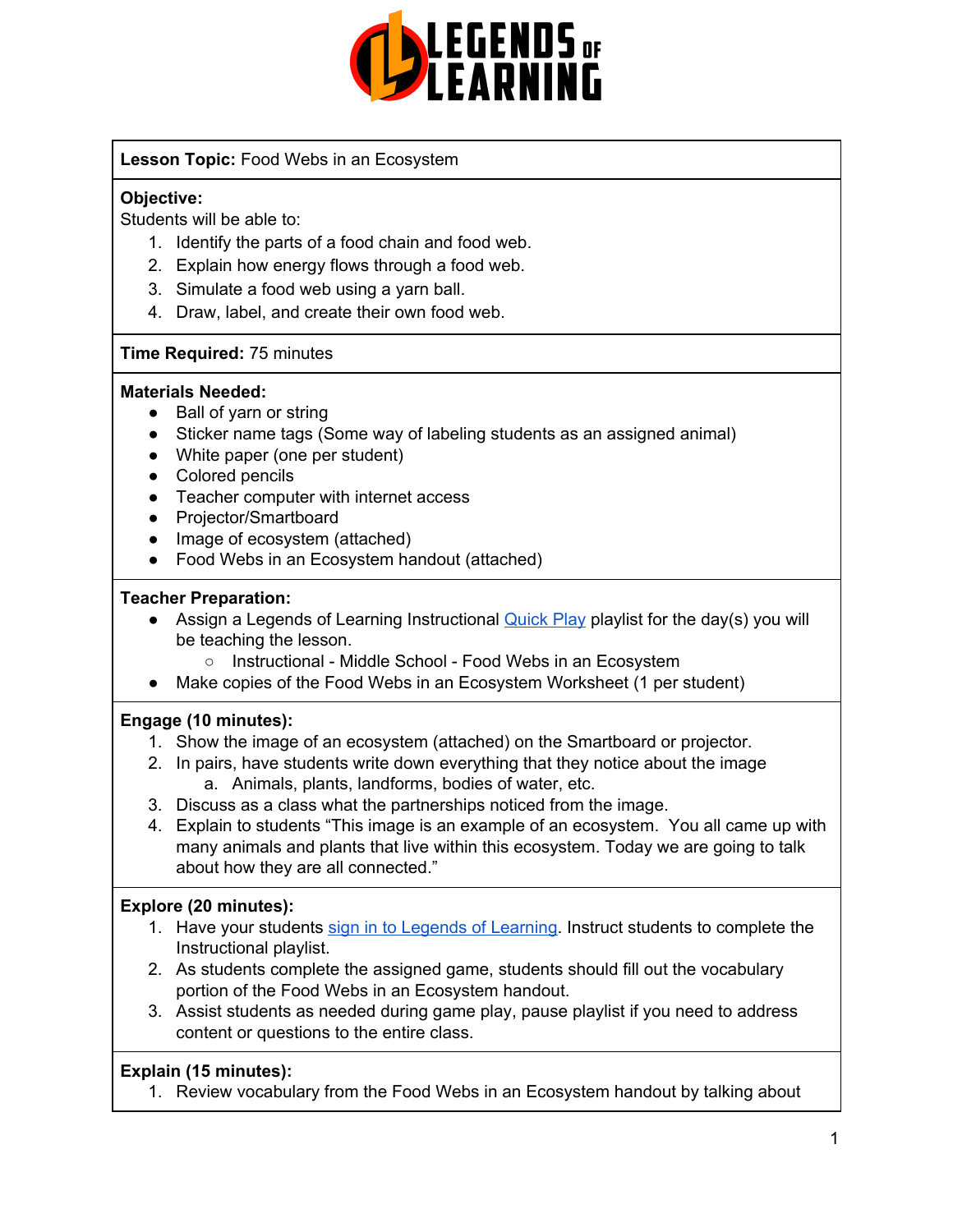

specific examples (from the image or other examples students bring up).

- a. Producer plants, produce their own food using photosynthesis, begin food chains/webs
- b. Consumer animals eat other plants or animals to get nutrients because they cannot make their own food.
- c. Decomposers organisms that eat decaying matter (dead plants and animals). Bacteria and fungi are examples of decomposers. they break things down and release the nutrients back into the soil for the producers to use.
- d. Herbivore organisms that mainly eat plants
- e. Omnivore organisms that eat plants and animals
- f. Carnivore organisms that mainly eat meat/other animals
- g. Food Chain sequence of organisms showing how the energy flows. It is one path.
- h. Food Web network of many food chains, complex, shows how organisms are connected through many paths.
- 2. As a class, have the students help you come up with a food chain and write or draw it on the board.
	- a. What should our food web start with?
		- i. Answer: producer
	- b. What is an animal that would eat this producer?
		- i. Answer: any consumer (herbivore or omnivore)
	- c. What kind of organism do we need to complete the cycle of the food web? i. Answer: decomposer
- 3. Next, have students come to the board and add other animals and organisms to the food chain to create a food web.

# **Elaborate (10 minutes):**

- 1. Assign each student one organism from the Food Web Chart (attached).
- 2. Pass out a sticker name tag and have the students write the name of their organism on the sticker and place it visibly on their shirt.
- 3. Have students look at the Food Web Chart on the handout (attached).
- 4. Put students in large groups (ensure that there are producers, consumers, and decomposers represented in each group).
- 5. Pass out a ball of yarn to each group. Starting with a producer, have a producer hold the loose end of the yarn ball, then have them throw the yarn ball to a consumer that would eat it.
- 6. The consumer will hold the loose yarn piece taught and then throw it to the next consumer and so on and so forth (students can reference chart if necessary).
- 7. At the end of the activity, each person in the group should be part of the yarn food web, revealing how an ecosystem is connected and how energy is passed and cycled.
- 8. Explain to students "You all have just demonstrated how the energy is passed and cycled through a food web. Each of you is an important part of how the ecosystem works."
	- a. What do you think would happen if one of the organisms in the food web disappeared?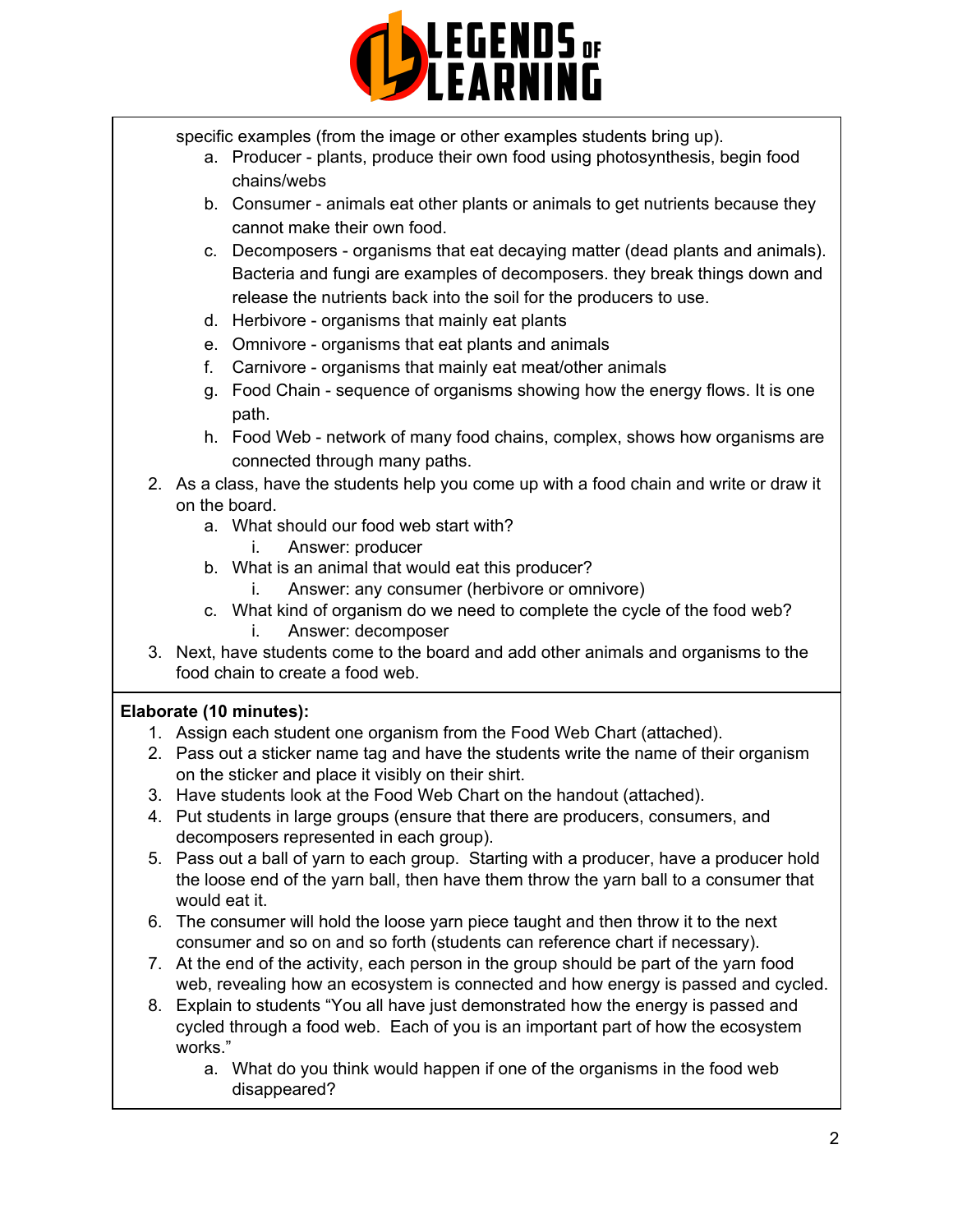

- i. Answer: The animals that eat the organism would have to eat something else which would run out quicker, the food the organism eats would then go unchecked, etc.
- 9. When each group has done the activity a couple of different ways, it could be interesting to try and connect the whole class in a food web! Give it a try!

## **Evaluate (20 minutes):**

- 1. Give each student a piece of paper and colored pencils.
- 2. Tell students "Using the Food Web handout, draw, color, and label your own food web. Follow the directions as indicated on the handout."

## **Additional Lesson Strategies:**

- To use Legends for additional instruction, create a [custom](https://intercom.help/legends-of-learning/en/articles/2154910-creating-a-playlist) playlist with an [instructional](https://intercom.help/legends-of-learning/en/articles/3505828-types-of-games) [game](https://intercom.help/legends-of-learning/en/articles/3505828-types-of-games) and pre and post [assessment](https://intercom.help/legends-of-learning/en/articles/2154913-adding-assessments-to-a-playlist).
- To use Legends for a quick formative [assessment](https://intercom.help/legends-of-learning/en/articles/2154913-adding-assessments-to-a-playlist), create a 5-question assessment in a [playlist](https://intercom.help/legends-of-learning/en/articles/2154910-creating-a-playlist).
- To use Legends for a student-directed experience, create a [targeted](https://intercom.help/legends-of-learning/en/articles/3340814-targeted-freeplay) freeplay playlist.
- Encourage students to play on their own at home in Legends of Learning: [Awakening](https://intercom.help/legends-of-learning/en/articles/2425490-legends-of-learning-awakening) for a student-driven experience including avatars, battling, and quests all centered around topics they are covering in class.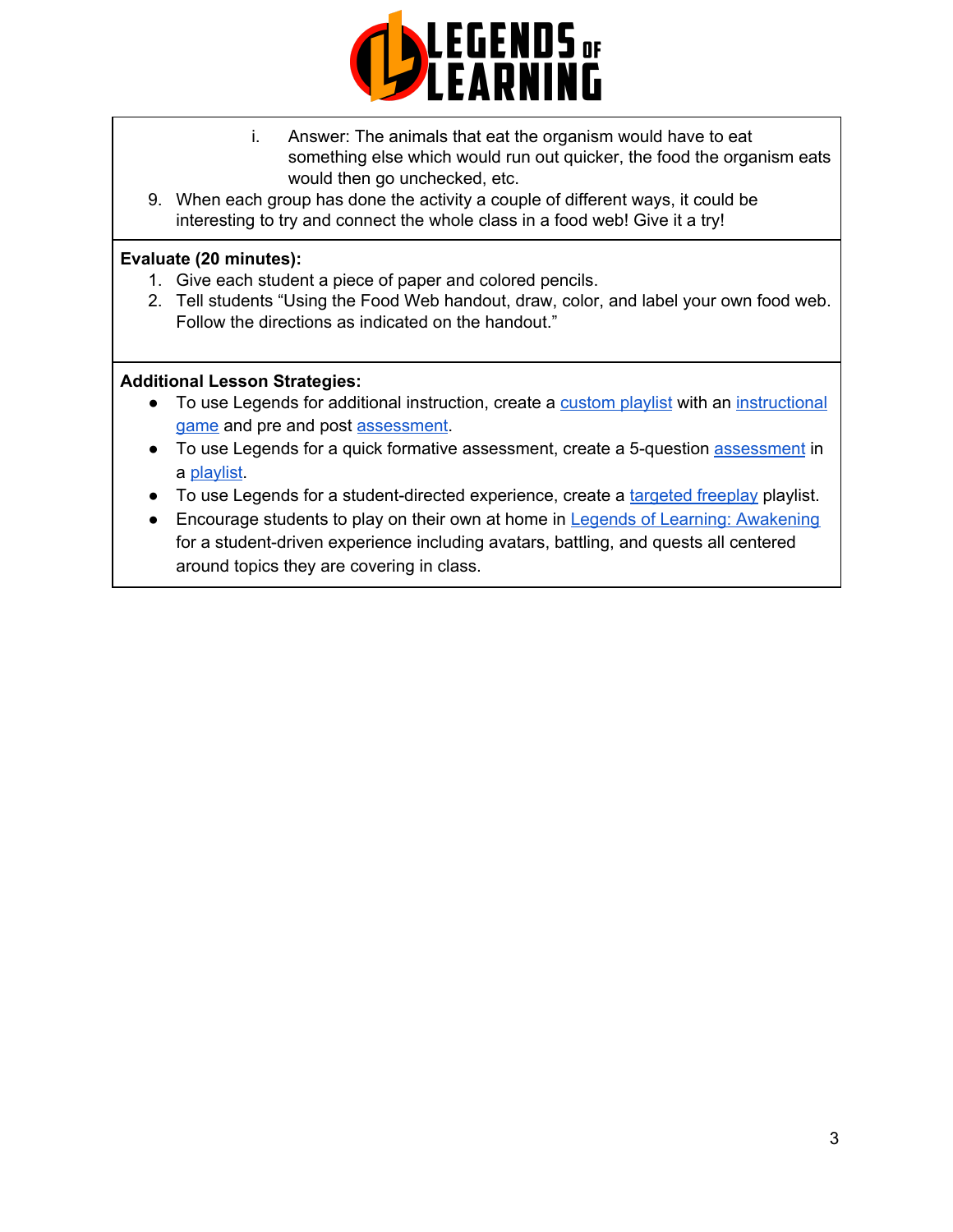

# **Food Webs in an Ecosystem**

While playing the Legends of Learning game, write in the following vocabulary.

Producer -

Consumer -

Decomposers -

Herbivore -

Omnivore -

Carnivore -

Food Chain -

Food Web -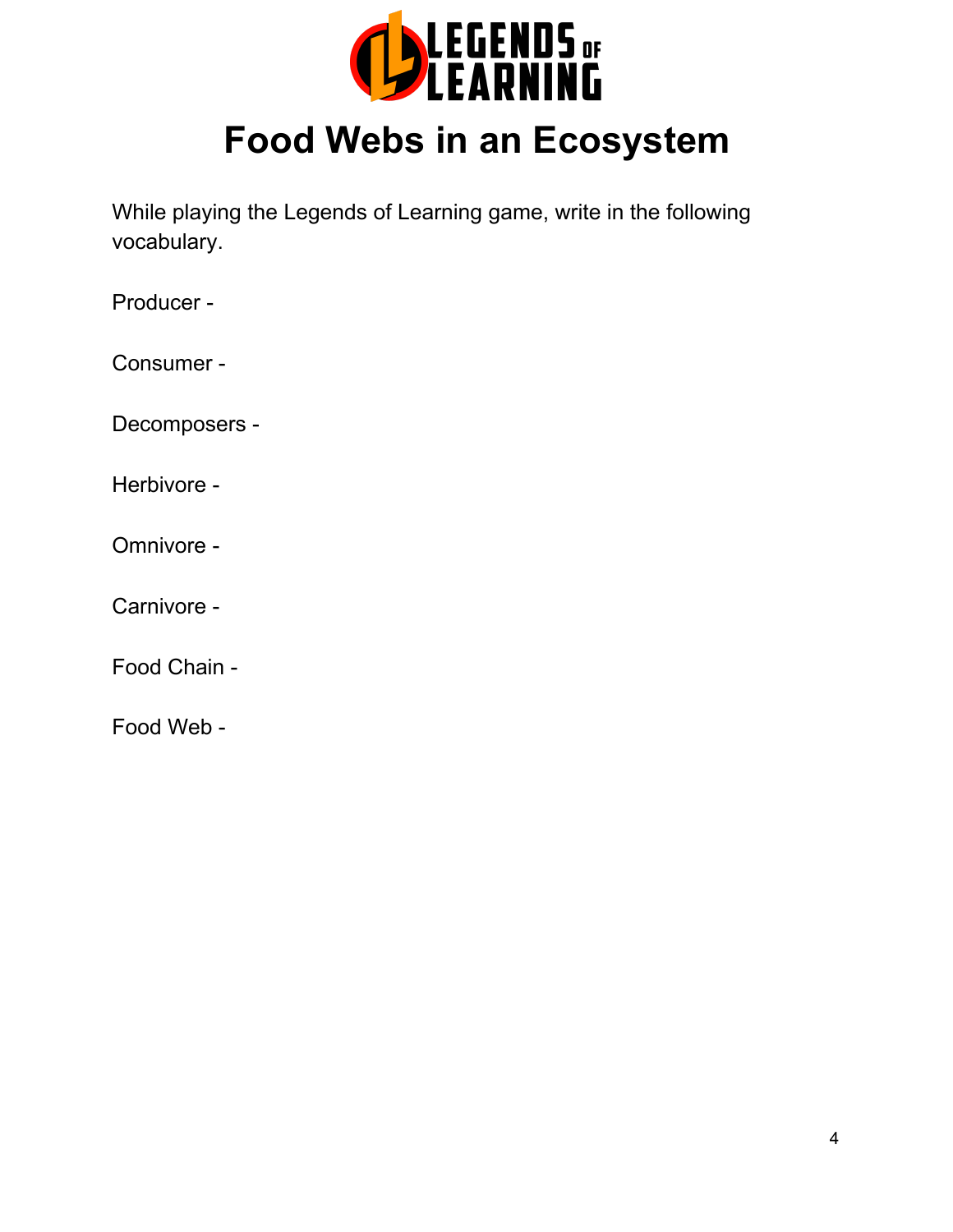

# **Food Web Chart**

Use the chart below to learn more about what these animals eat.

|                  | What do they eat?                                       |
|------------------|---------------------------------------------------------|
| Grass            | Makes its own food                                      |
| Scorpion         | Grasshoppers, rats                                      |
| Grasshopper      | Grass, flowers, butterflies                             |
| Fox              | Squirrels, rabbits, birds, frogs, snakes, rats, lizards |
| Eagle            | Squirrels, rabbits, birds, frogs, snakes, rats, lizards |
| Snake            | Rabbits, squirrels, frogs, rats, birds, rabbits,        |
| Corn             | Makes its own food                                      |
| Flower           | Makes its own food                                      |
| <b>Butterfly</b> | <b>Flowers</b>                                          |
| Frog             | Butterflies, dragonflies                                |
| Rat              | Nuts, corn, butterflies, fruit                          |
| <b>Bird</b>      | Nuts, grass, flowers, dragonflies, scorpions            |
| Wolf             | Birds, deer, rabbits, snakes, squirrels, rats           |
| Rabbit           | Corn, flowers, nuts, grass                              |
| Squirrel         | Corn, flowers, nuts, grass                              |
| Fungi            | Dead things                                             |
| <b>Bacteria</b>  | Dead things                                             |
| Deer             | Grass, flowers, nuts, corn                              |
| Lizard           | Butterflies, grasshoppers, scorpions                    |
| <b>Hawk</b>      | Squirrels, rabbits, birds, frogs, snakes, rats, lizards |
| Dragonflies      | Butterflies, insects                                    |
| <b>Nuts</b>      | Make their own food                                     |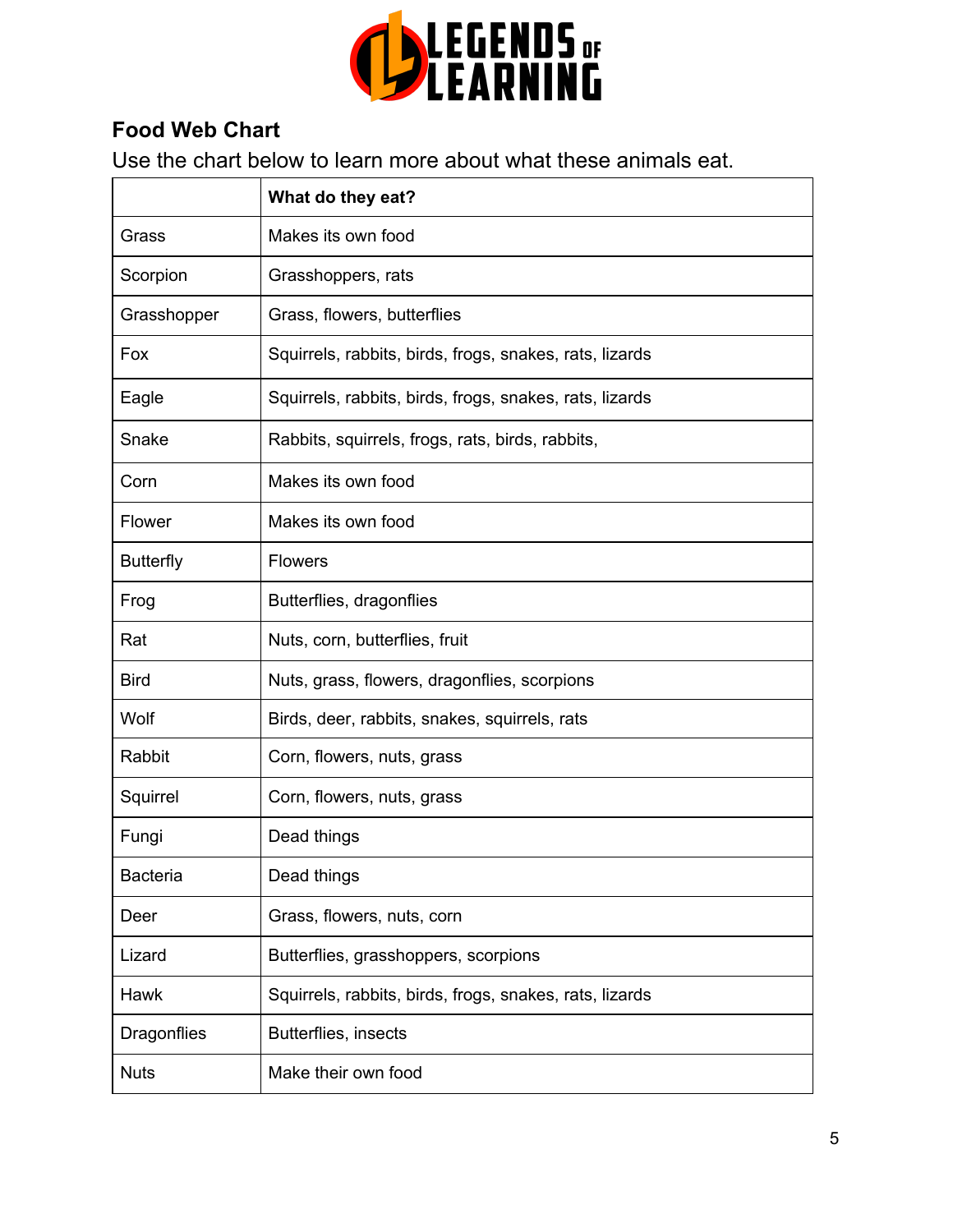

Create your own Food Web in the box below. Choose at least 6 organisms from the chart to create a food web.

Your food web should include:

- A colored drawing of each organism
- A label of producer, consumer, or decomposer of each organism
- A label of the organism's name next to its picture